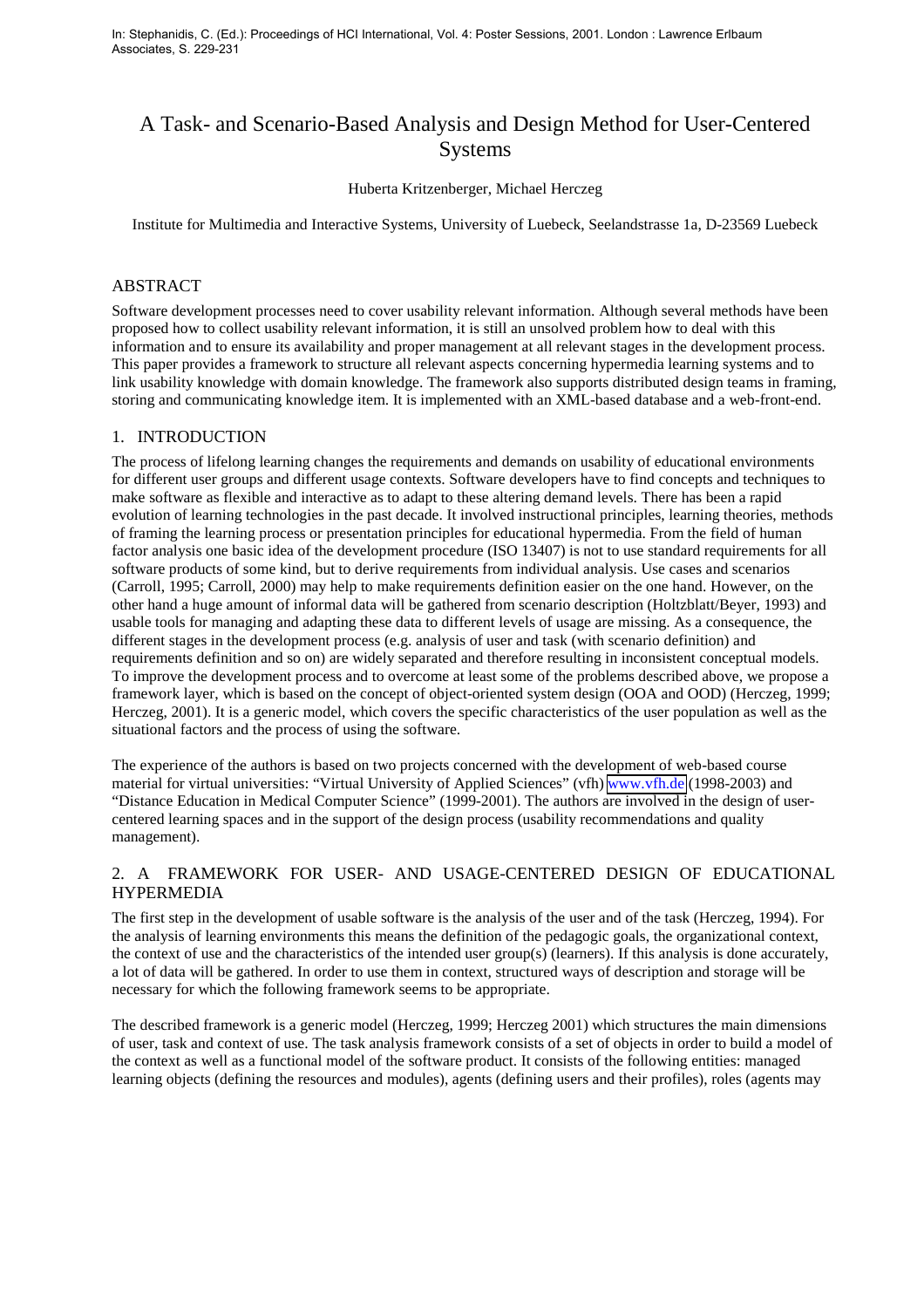be active in more than one role), tools (support the execution of tasks), tasks (define tools, have to be supported by those agents, who use the system according to their roles).

*Managed learning object:* The domain knowledge is stored in basic modules, so-called learning objects, which provide flexibility for presenting them to the users (learners) during run-time. So the selection of a sub-set of knowledge items at a certain stage of use depends on the characteristics of the learner. Different learner groups (Kritzenberger/Herczeg, 2000) might be distinguished in this context (see role), to whom different sub-sets of domain knowledge are presented.

*Tasks:* are defined by the work to be performed by the learners, that is by models of the learning process. There are higher levels of analysis, like "facts", "exercises", "rules", "problem solving" and lower levels, which more precisely specify sub-tasks. Examples are the "principles for the elaboration of a sequence of knowledge items" and other steps to complete the learning process.

*Agent:* covers descriptions of specific target groups (learner groups), who may be diverse, if learning environments serve the purpose of lifelong learning. For example one user group might want to do basic studies and need all modules relevant for the curriculum. Another group might only want to solve some problem at hand and fill some knowledge gap. Many other groups and their respective characteristics might be defined for teaching and addressing the specific needs of these groups.

*Role:* specifies the context of use by the actual learner, her or his tasks and learning context, derived from the learning history. Therefore, the role realizes concrete user characteristics of the potential user groups defined in the entity "agent".

The framework described above allows designers and developers to concentrate on relevant aspects of their work by defining the relevant design knowledge of learning environments and it has a potential to be used during run-time for task-driven adaptation of the learning environment to the user needs.

### 3. RESULTS

The framework described above is implemented with a relational database, XML-based data sets and a web-frontend (Kutsche, 2000). This technical basis is capable of meeting the requirements of using design specifications (user characteristics and usage information) for the adaptation of the learning environment during run-time. The task model is useful for designing more user- and task oriented interactions, because what was specified in the task model during the design process and keeps this information in a consistent way for later re-consideration. In this context the collection of hypermedia nodes presented to learners is a customized collection of knowledge objects fitting the specific user needs and the situation of use at hand. The criteria for the selection and presentation of the knowledge items to the learner was built-in meta information (e.g. specification of the learning task, teaching strategies relevant for learner groups and types of individual learners) linked together during the design process.

Furthermore, the framework allows distributed design teams to cooperate during the development process, as the implementation is web-based, uses XML-based data records and object-oriented techniques, which allow the handling of large data collections. The enhancement of object classes with special attributes for context of use information, e.g. describing user attributes, user goals or usability data (like information from scenarios), provides with higher flexibility for data selection. As the size and number of the usability data are normally hard to handle, in this model the task and the information derived from scenarios can be described at different levels of abstraction, using e.g. refinement or aggregation hierarchies, where only certain classes of information might be available for certain contexts and specifications (Hartwig/Kritzenberger/Herczeg, 2000).

Another helpful quality of XML-based relational databases for the development process is, that it can be easily translated into other SGML-type languages like XHTML or LaTeX in order to visualize and document the contents, if necessary. As the framework is web-based with server pages and the database is capable of serving a network, it is available for each of the members of the design team to insert data directly and can be used even for distributed teams.